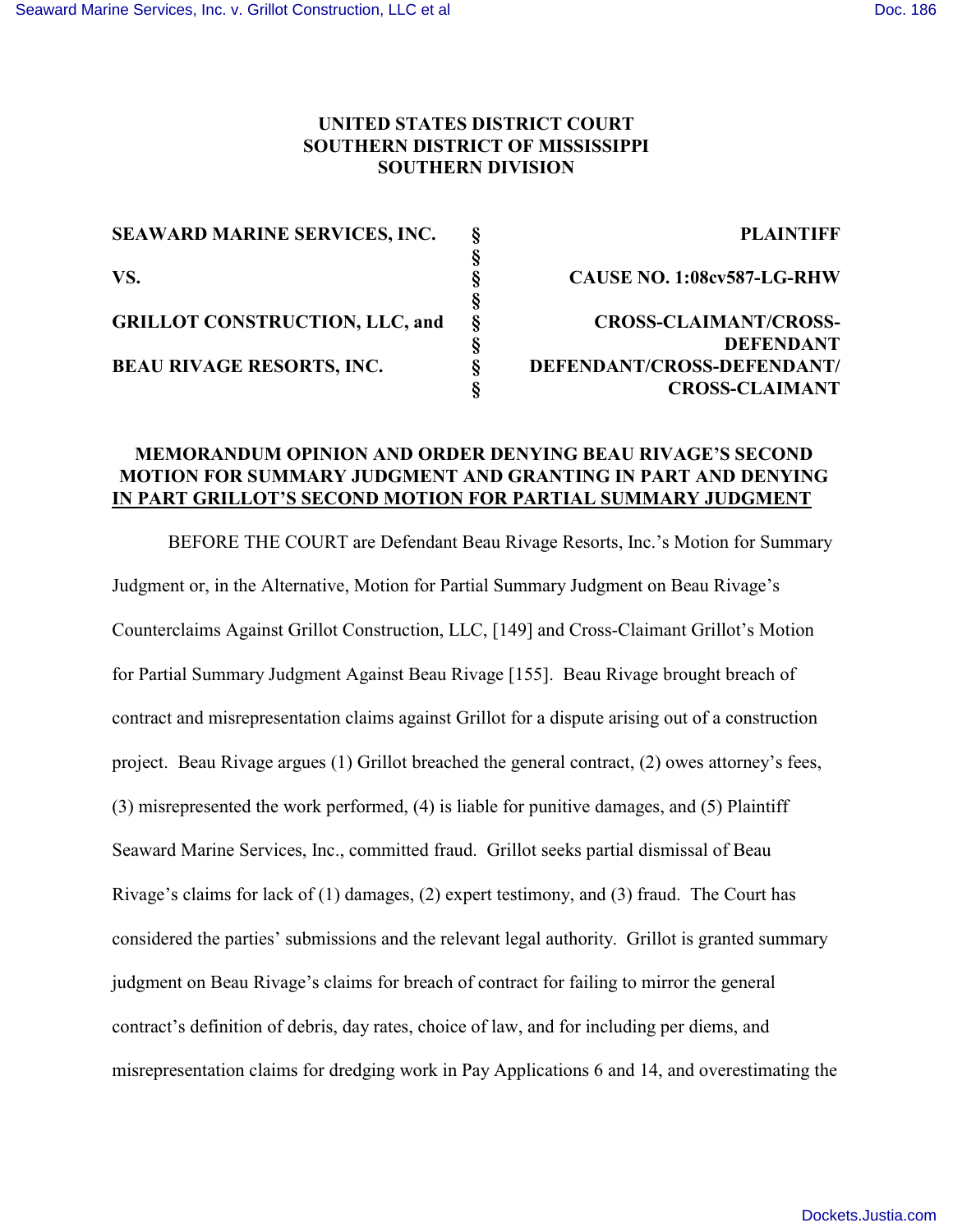material on the barge tops. The breach of contract claim for failure to pay sales tax is dismissed without prejudice. The remainder of the motions is denied.

### **FACTS AND PROCEDURAL HISTORY**

The Court incorporates by reference the Facts and Procedural History set forth in its prior Memorandum Opinion and Order Granting in Part and Denying in Part Summary Judgment, entered November 4, 2009.

Beau Rivage is a Mississippi corporation that owns a hotel, spa, and casino resort on the beach in Biloxi, Mississippi. The casino rests on top of five connected barges, located in the Mississippi Sound. Hurricane Katrina damaged these casino barges.

On June 12, 2007, Beau Rivage entered into a written contract with Grillot as the general contractor for the underwater repairs to the barges. Grillot's two members are Louisiana residents. Specifically, the contract called for oyster removal, wet welding, painting, dredging, and debris removal. Above water repairs were handled by Yates Construction. Grillot, in turn, hired Seaward, a marine construction company incorporated and located in Virginia, to perform a portion of the work.

During the project, Seaward encountered large amounts of debris such as abandoned construction materials. Apparently, these were being dumped underwater by Yates. Seaward removed these items. Seaward then left the job in March of 2008, claiming that it was not being paid for the debris removal work, including the removal of the construction materials. After Seaward left, Grillot subcontracted this same work to Resolve Towing and Salvage, Inc.<sup>1</sup> Beau

<sup>&</sup>lt;sup>1</sup>Resolve is alternatively identified in the record as "Resolve Marine Group." The parties do not dispute whether Resolve Towing and Resolve Marine are the same entity.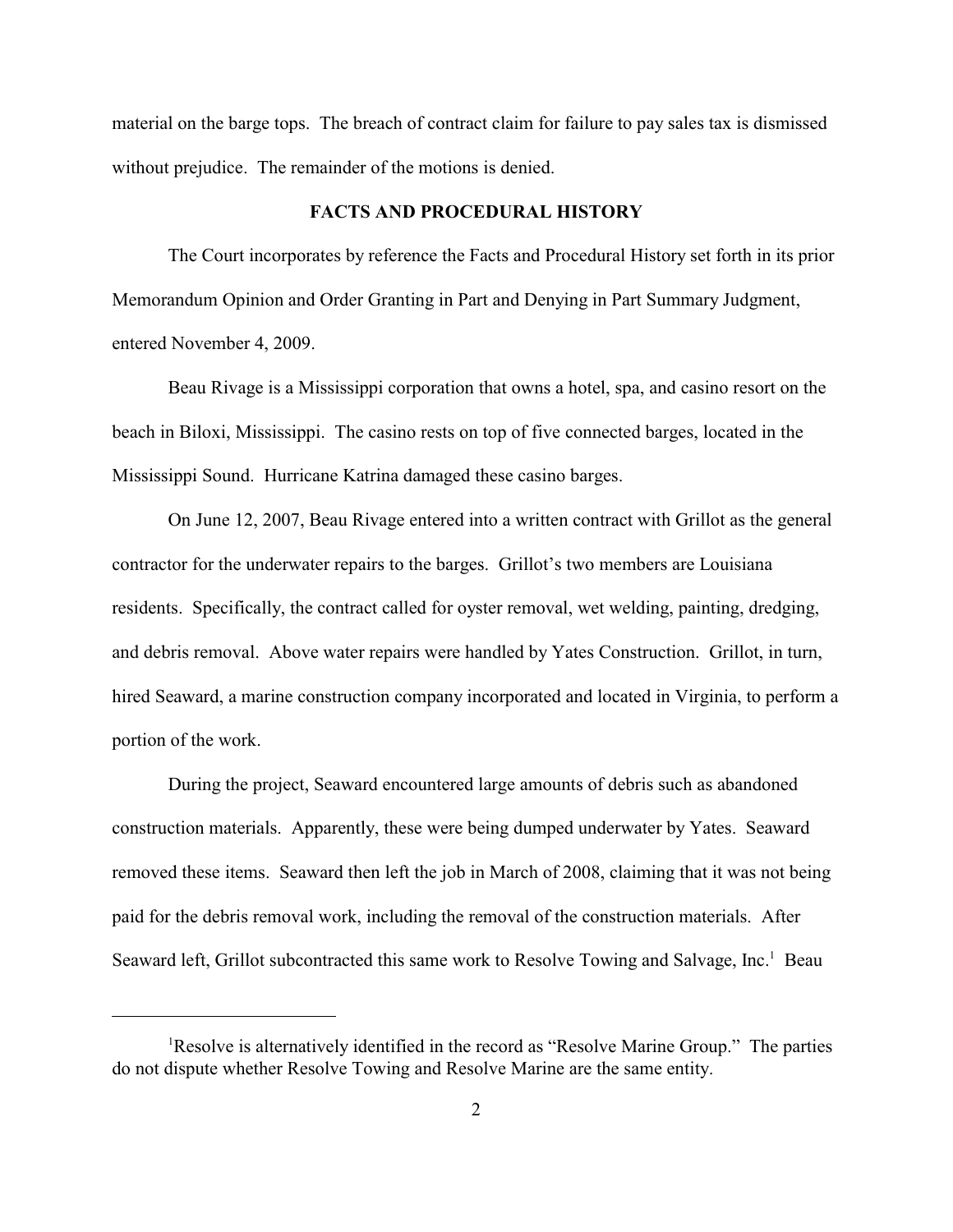Rivage suspended the entire project in October, citing economic reasons.

On September 5, 2008, Seaward commenced this action against Grillot and Beau Rivage over the debris removal dispute. Grillot has been dismissed as a defendant. Seaward's misrepresentation claims against Beau Rivage survived summary judgment.

Grillot and Beau Rivage brought cross-claims against each other for disputes arising from the debris removal and other portions of the general contract. Grillot has sued Beau Rivage for breach of contract and *quantum meruit*. Beau Rivage asserts breach of contract and misrepresentation. The instant motions for summary judgment concern Beau Rivage's claims against Grillot.

## **DISCUSSION**

# MOTIONS FOR SUMMARY JUDGMENT

A motion for summary judgment shall be granted "if the pleadings, depositions, answers to interrogatories, and admissions on file, together with the affidavits, if any, show that there is no genuine issue as to any material fact and that the moving party is entitled to a judgment as a matter of law." Fed. R. Civ. P. 56. To make this determination, the Court must view the evidence in the light most favorable to the non-moving party. *Abarca v. Metro. Transit. Auth.*, 404 F.3d 938, 940 (5th Cir. 2005). A "material fact" is one that might affect the outcome of the suit under the governing law. *Anderson v. Liberty Lobby, Inc.*, 477 U.S. 242, 248 (1986). A genuine dispute about a material fact exists when the evidence is such that a reasonable jury could return a verdict for the non-moving party. *Id.* The party that bears the burden of proof at trial also bears the burden of proof at the summary judgment stage. *Celotex Corp. v. Catrett*, 477 U.S. 317, 322-26 (1986). "[W]hen a motion for summary judgment is made and supported ...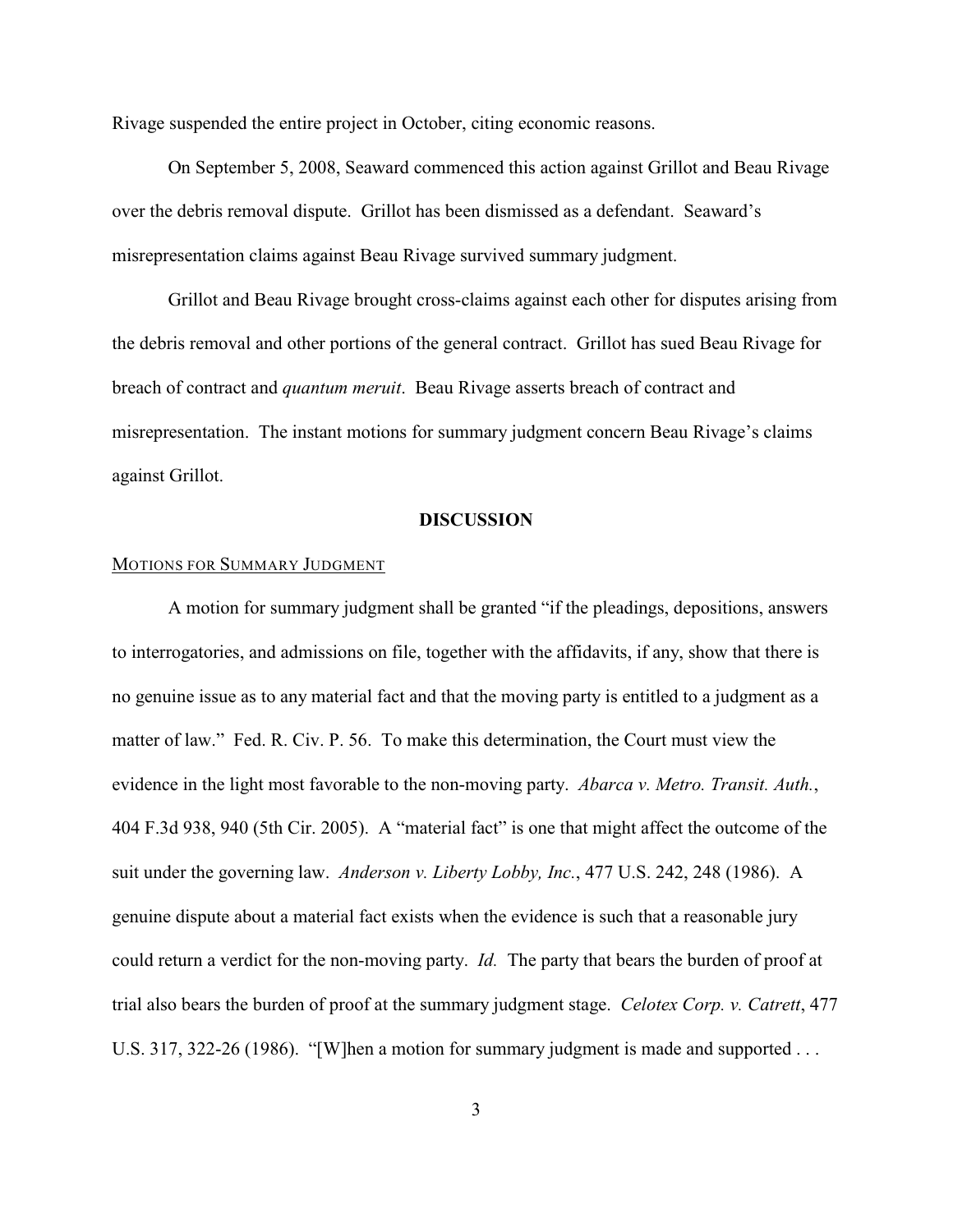an adverse party may not rest upon . . . mere allegations or denials . . . but . . . must set forth specific facts showing that there is a genuine issue for trial." Fed. R. Civ. P.  $56(e)$ .

Beau Rivage seeks summary judgment on all of its claims against Grillot. Because Beau Rivage bears the burden of proof on its claims, Beau Rivage "must establish 'beyond all peradventure all of the essential elements of the claim[s]'" in order to obtain summary judgment. *Fontenot v. Upjohn Co.*, 780 F.2d 1190, 1194 (5th Cir. 1986). Grillot, in turn, seeks partial dismissal of Beau Rivage's claims.

### I. BREACH OF CONTRACT

Beau Rivage argues that Grillot breached the general contract in multiple respects: (1) failing to mirror the general contract's language concerning debris in the subcontracts with Seaward and Resolve, (2) failing to mirror the general contract's day rate in the Seaward subcontract, (3) providing day rates in the Seaward and Resolve subcontracts, (4) providing per diems in the Seaward and Resolve subcontracts, (5) failing to pay a sales tax for dredging, (6) providing no choice of law in the Seaward subcontract, (7) providing a Louisiana choice of law in the Resolve subcontract, (8) not paying the subcontractors as represented in the waiver and releases, (9) failing to remove the oyster and dredge spoils it claimed to remove once it left the project, and (10) failing to get written modifications before modifying the work. Beau Rivage argues that because of these breaches it is entitled to attorneys fees.

To prove breach of contract, Beau Rivage must prove by a preponderance of the evidence (1) the existence of a valid and enforceable contract between itself and Grillot, (2) that it breached the contract, and (3) the breach caused Beau Rivage to suffer monetary damages. *Warwick v. Matheney*, 603 So. 2d 330, 336 (Miss. 1992).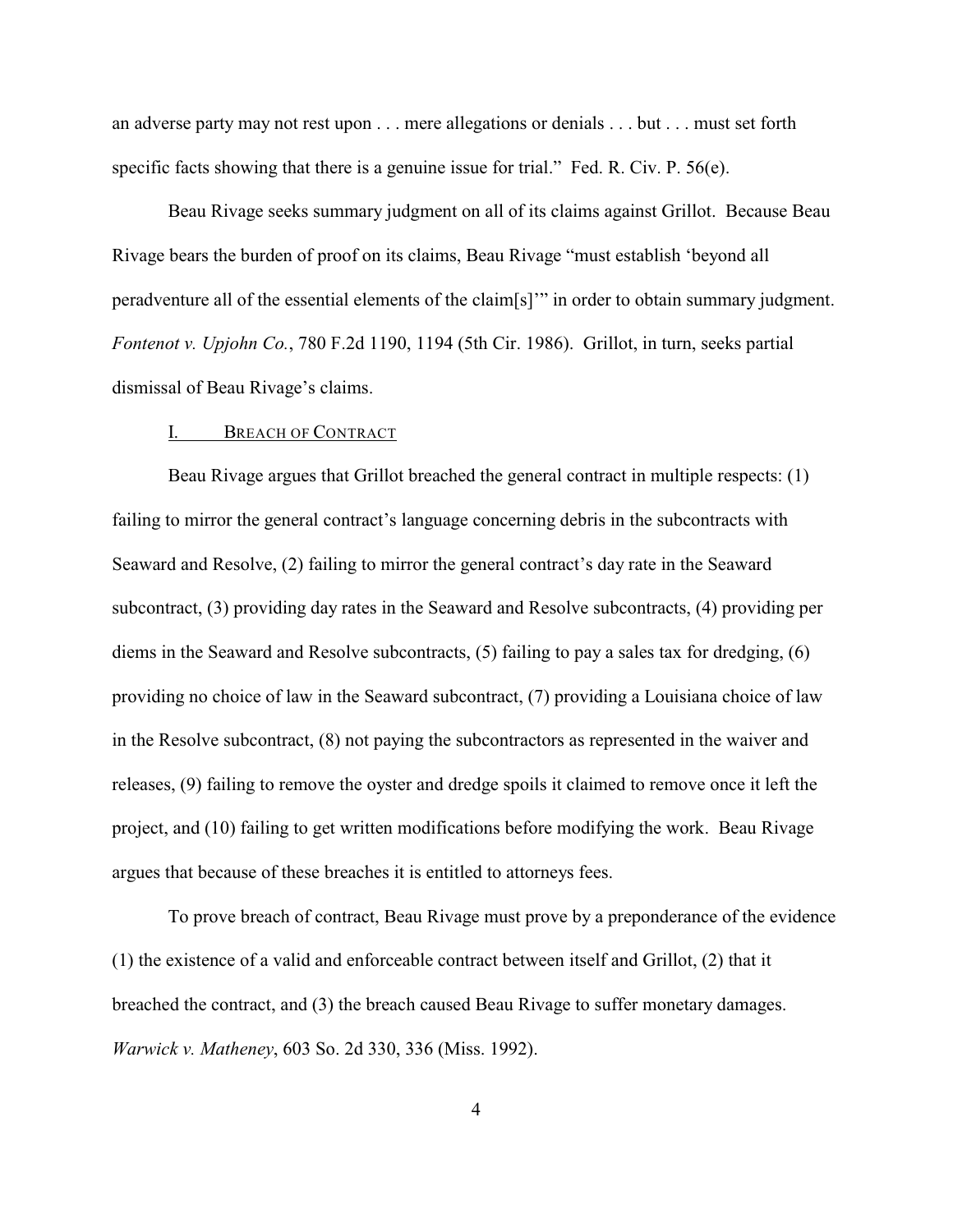#### A. DEFINITION OF DEBRIS

Beau Rivage first argues the Seaward and Resolve subcontracts fail to mirror the general contract's definition of debris. Grillot responds that the general contract does not define debris, require that the subcontracts mirror the general contract, and Beau Rivage has not been damaged as a result. Grillot asks for summary judgment on this claim for lack of damages.

 Beau Rivage contends that this alleged breach damages Beau Rivage, because it may potentially be liable to these subcontractors for more debris removal than is provided for in the general contract, and Beau Rivage had to incur legal fees to defend itself against Seaward. Assuming that there was such a breach, this did not cause Beau Rivage any damages with respect to Seaward. This Court has already ruled that any liability that Beau Rivage may have toward Seaward for the debris removal stems from the alleged misrepresentations Beau Rivage made to Seaward. Thus, if Beau Rivage is ultimately adjudged liable to Seaward it will be proximately caused by Beau Rivage's alleged misrepresentations and not the Seaward subcontract's provision for debris removal.

As for Resolve, Beau Rivage points to "a probable claim by Resolve." (Beau Rivage's Resp. to Grillot's 2d Mot. Partial Summ. J. at 6). There is no evidence that Beau Rivage may be liable or even may be sued by Resolve because of that subcontract's debris removal provision. The only evidence is a February 5, 2010, letter from Resolve's attorney to Beau Rivage which states that there is a balance due of \$739,000 to Resolve "with respect to this project," and Grillot has been paid \$466,906.00 by Beau Rivage. (Beau Rivage's Resp. to Grillot's 2d Mot. Partial Summ. J. Ex. 7). Resolve claims that "it has now been 18 months since completion of the project and we still have not been fully compensated by Grillot." *Id.* Therefore, "Resolve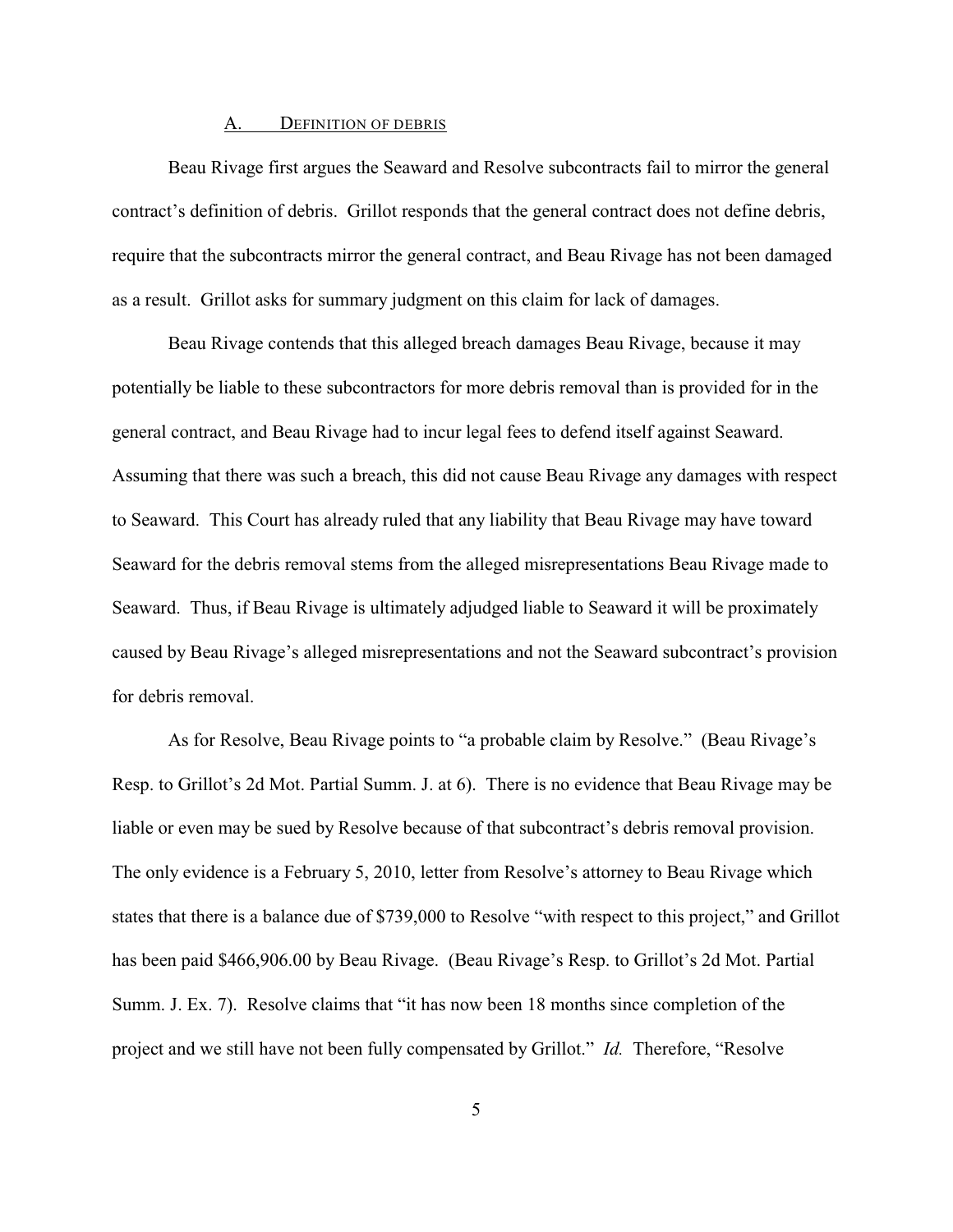reserves its right to file a claim for the services provided to Beau Rivage with respect to this project. . . ." *Id.* Resolve's subcontract involved more than just debris removal, and Beau Rivage provides no evidence or argument that Resolve's dispute has anything to do with debris removal.

Because there is no evidence of damages, the Court need not consider whether there was a breach. Grillot is entitled to summary judgment on this breach of contract claim.

## B. DAY RATES

Beau Rivage argues the Seaward and Resolve subcontracts failed to mirror the general contract's day rate for debris removal and dredging, and this caused Beau Rivage damage, because the day rates were either lower in the general contract, or the general contract provided a fixed price. Grillot responds that the general contract does not require that the subcontracts mirror the general contract and Beau Rivage suffered no damages. Grillot seeks summary judgment on this claim for lack of damages.

As previously discussed, any liability that Beau Rivage has to Seaward is based on Beau Rivage's alleged misrepresentations. Any difference in the day rate in the subcontract versus the general contract is not the cause of Beau Rivage's liability, if any, to Seaward.

 As for Resolve, Beau Rivage claims that the Resolve subcontract's dredging day rate caused Resolve to charge Grillot \$900,000 for dredging one barge when Grillot was only going to get a fixed price of \$1,695,000 from Beau Rivage for dredging all five barges. Beau Rivage claims that had it not suspended the project in October, Grillot would have lost money on this portion of its subcontract.

6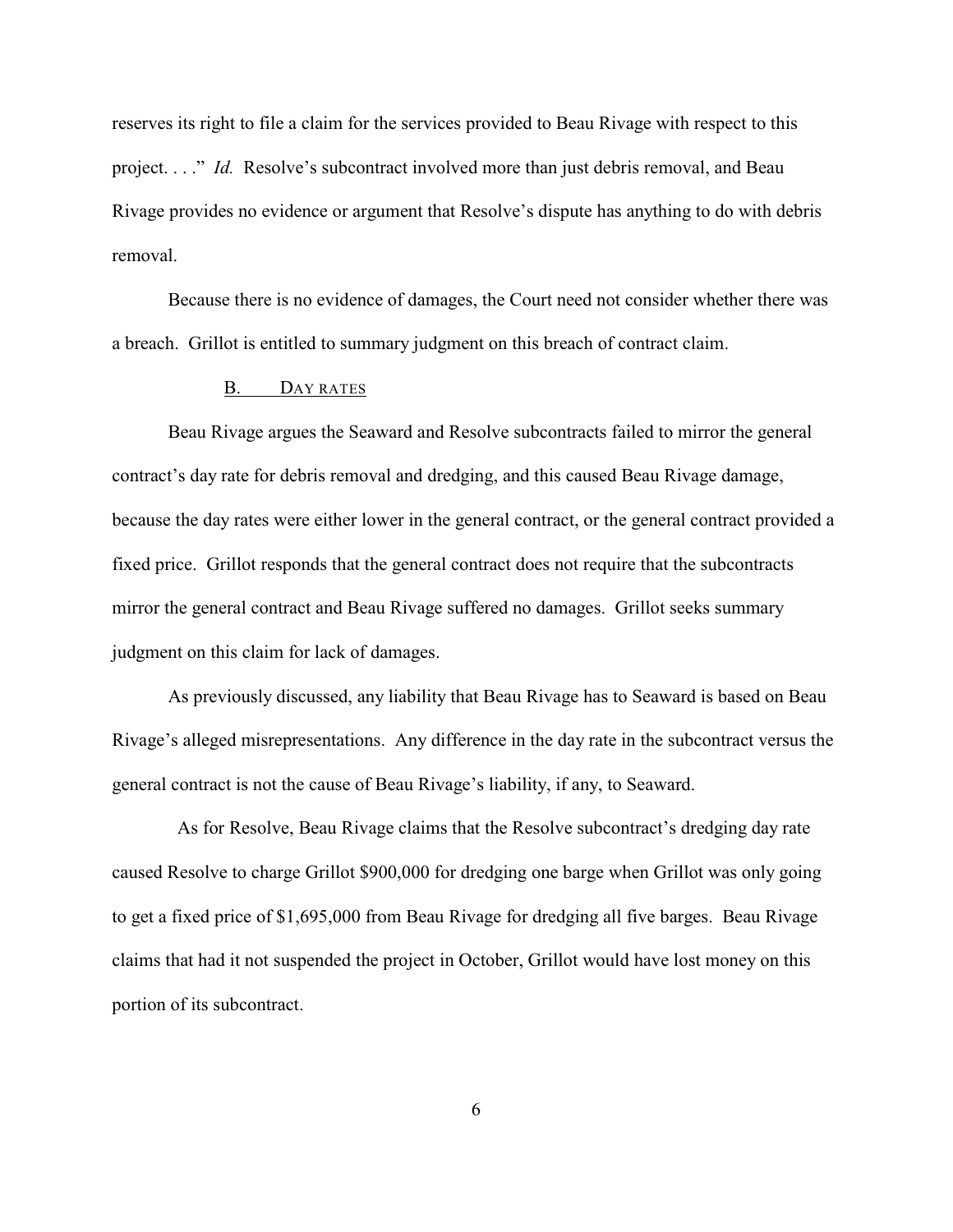Truth be told, Beau Rivage did Grillot a favor when it shut down work on the Project, as Grillot would owe Resolve even more money than Grillot already does (some \$700,000-\$800,000 which Resolve says remains unpaid). Therefore, due to Grillot's entering into a separate day rate with Resolve, contrary to the Beau Rivage/Grillot contract, Beau Rivage will have to pay another dredging contractor more money to dredge the remaining for barges which will undoubtedly cost more than what the firm fixed price was [\$1,695,000].

(Beau Rivage's 2d Mem. Summ. J. at 6-7). First, that Grillot would have damaged itself, is no damage to Beau Rivage. Secondly, Beau Rivage admits that the dredging stopped when Beau Rivage suspended the project, because the 2008 economy took a downturn. Therefore, if any dredging was incomplete, it was not caused by the day rate but by Beau Rivage. Finally, there is no evidence that any additional dredging will cost more than \$1,695,000.

Because there is no evidence of damages, the Court need not consider whether there was a breach of contract. Grillot is entitled to summary judgment on this breach of contract claim.

## C. PER DIEMS

Beau Rivage claims that even though there were no per diems in the general contract, Seaward and Resolve's subcontracts provided per diems. Grillot responds that the general contract did not require that the subcontracts mirror its terms and Beau Rivage suffered no damages. Grillot seeks summary judgment on this claim for lack of damages.

As previously discussed, any liability that Beau Rivage has to Seaward is based on Beau Rivage's alleged misrepresentations. The per diem provision did not cause Beau Rivage to suffer any damages.

As for Resolve, Beau Rivage argues that the per diem rate, "led to a virtual impossibility that . . . Phase IV dredging could ever be done within the intended firm-fixed costs of the Beau Rivage/Grillot project." (Beau Rivage's Resp. to Grillot's 2d Mot. Partial Summ. J. at 7). In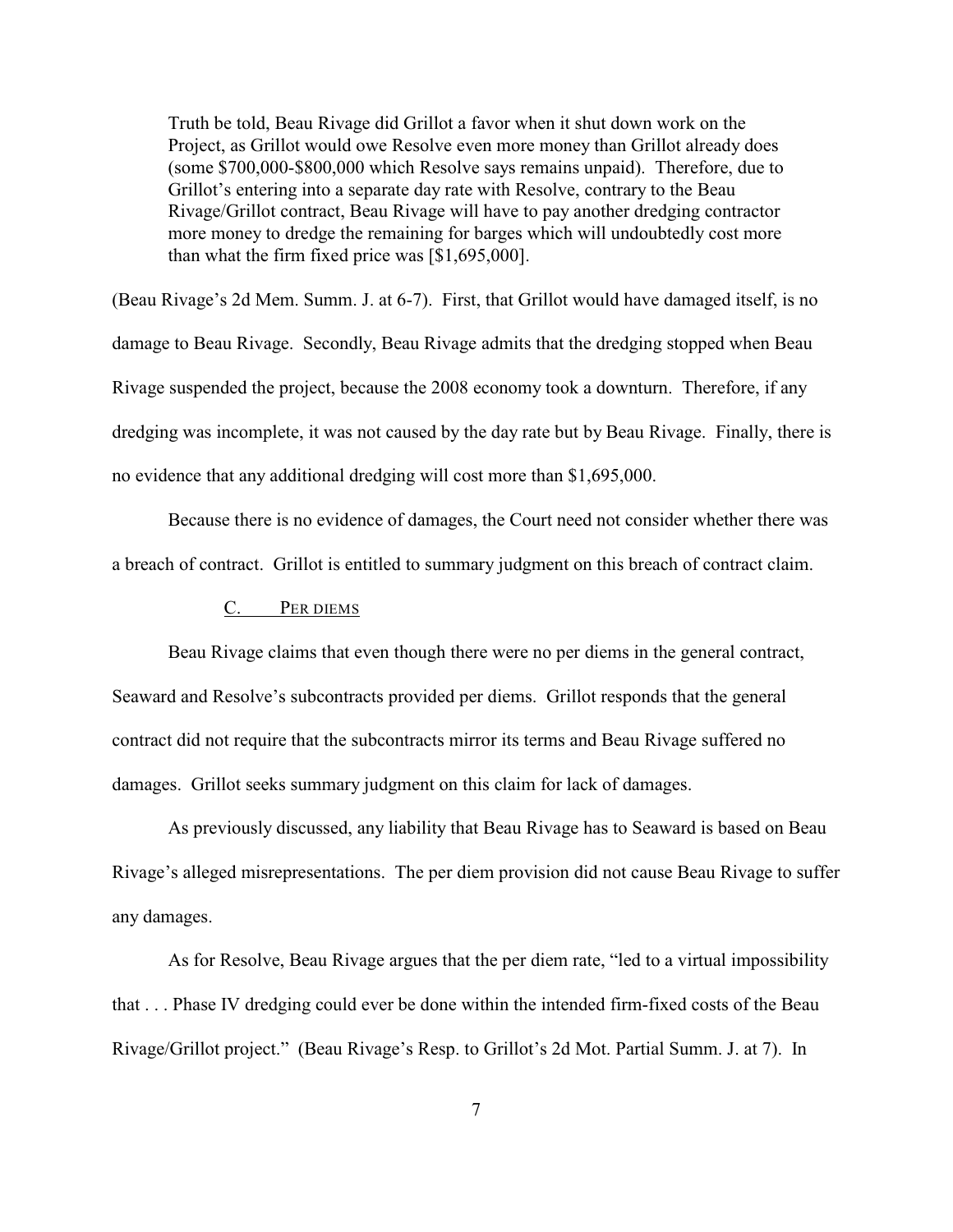other words, Beau Rivage complains that Grillot was damaging itself with the risk that Grillot would have to pay more for dredging than Grillot would recover from Beau Rivage. Whether or not Grillot caused damage to itself is irrelevant and is not an independent damage to Beau Rivage.

Because there is no evidence of damages, the Court need not consider whether there was a breach. Grillot is entitled to summary judgment on this claim.

# D. SALES TAX

Beau Rivage claims that Grillot breached the general contract by failing to pay sales tax on the dredging work and therefore Beau Rivage is subject "to possible tax debt." (Beau Rivage's 2d Mem. Summ. J. at 9). Beau Rivage argues that Mississippi law would assess this tax to contractors such as Grillot. Grillot argues that the Mississippi State Tax Commission determined that this tax was not owed and that damages are speculative. Grillot seeks summary judgment on this claim for lack of ripeness.

Beau Rivage's 30(b)(6) representative Abel testified there was no tax invoice from the State. He testified that based on his legal research:

- A. . . . . . There's taxes due on it that could fall back to us.
- Q. Has anyone from the State of Mississippi or anywhere else contacted Beau Rivage about paying sales tax?
- A. Not yet. But we're subject to audits all the time, so it could come up at any time.

(Abel Dep., Apr. 20, 2010, at 318). The Court is asked to assume that the Mississippi State Tax Commission will assess this tax against Beau Rivage, as opposed to Grillot, and asked to assume what the amount of that liability may be. It is admitted that there has been no liability assessed as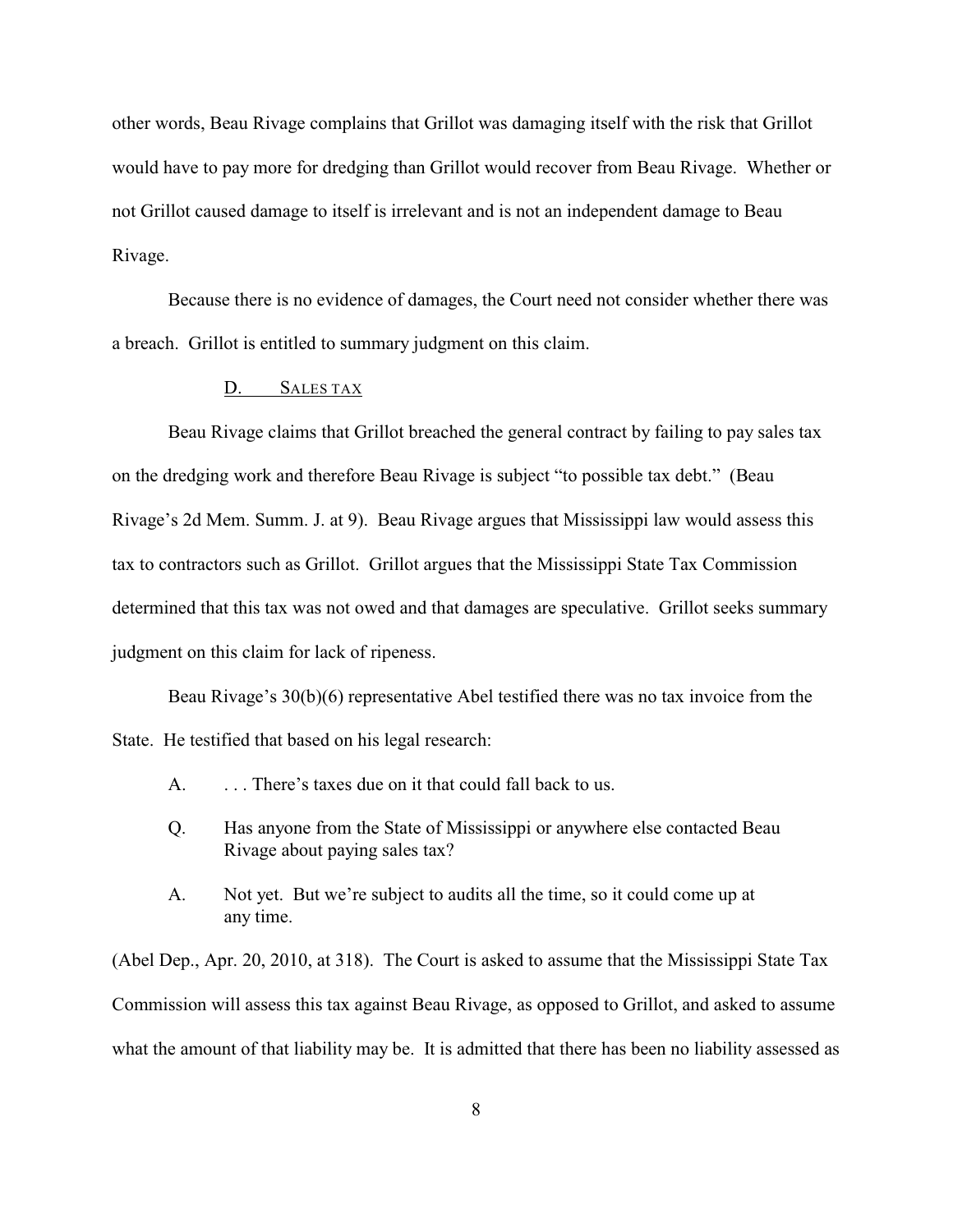of yet and no claim made by the Tax Commission against Beau Rivage. Therefore, it appears that this claim is not yet ripe for judicial determination. Because the claim is not ripe, the Court cannot consider whether there is a breach or whether the tax is owed. This claim is dismissed without prejudice.

### E. CHOICE OF LAW

Beau Rivage claims that the general contract required that the subcontracts contain a Mississippi choice of law provision, but Seaward's contract had no choice of law provision and Resolve's had a Louisiana one. Grillot argues that the general contract did not require the subcontracts to mirror this provision and there are no damages. Grillot seeks summary judgment for lack of damages.

There is no evidence of any damage caused by these alleged breaches. Beau Rivage claims no damage from these alleged breaches, but rather argues that the choice of law provisions are inconsistent with the general contract. Beau Rivage does not even argue that some law other than Mississippi law would now apply to Seaward's claims or that Louisiana law differs on any future claims brought by Resolve. Further, as stated previously, any liability Beau Rivage will have to Seaward will stem from Beau Rivage's alleged misrepresentations to Seaward and will not be caused by Seaward's alleged lack of a choice of law provision.

Because there is no evidence of damages, the Court need not consider whether there was a breach of contract. Grillot is entitled to summary judgment on this claim.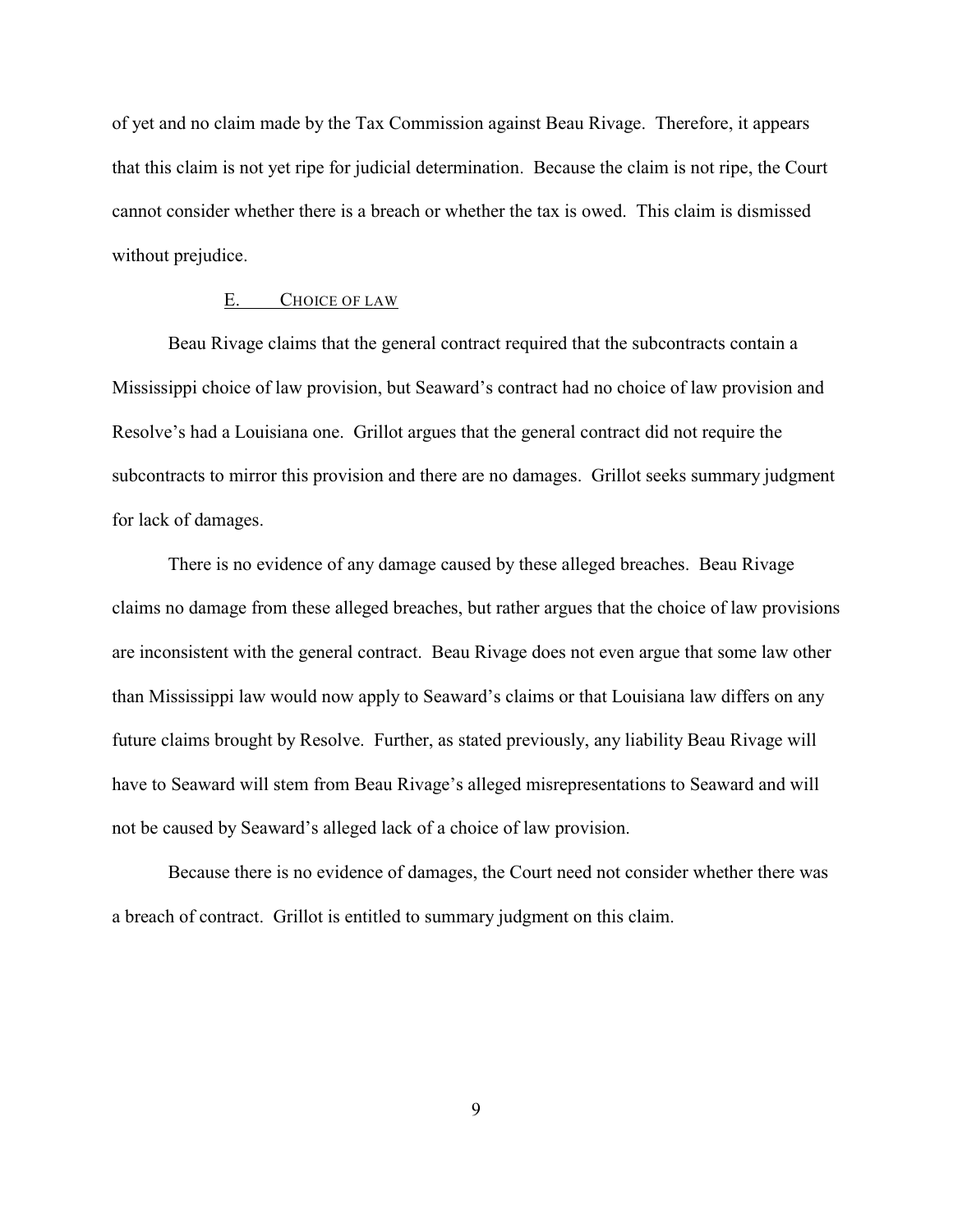#### F. WAIVER AND RELEASES

Beau Rivage argues that Grillot's representation on Pay Application 5 was false because Seaward charged Grillot \$900,000 for debris removal, whereas Grillot only charged Beau Rivage \$158,400 for debris removal. This claim therefore is a repeat of Beau Rivage's complaint that Grillot was charging Beau Rivage a lesser day rate than Seaward was charging Grillot. As previously set out, this claim is dismissed. There is no damage to Beau Rivage. Further, it is undisputed that Beau Rivage refused to pay Grillot even the \$158,400 that Grillot did bill.

### G. OYSTER AND DREDGE SPOILS

Beau Rivage argues that after it suspended the contract, Beau Rivage requested Grillot to remove any remaining dredge spoils but Grillot did not. Grillot also seeks summary judgment, maintaining that there are not yet any damages and Abel is incompetent to testify as to damages.

Beau Rivage has failed to point this Court to a contractual duty that would require Grillot to remove these spoils. It points only to a letter wherein Beau Rivage suspends the contract and instructs Grillot to remove dredge spoils. Therefore, Beau Rivage has failed to establish beyond all peradventure that it is entitled to summary judgment on this claim. The Court makes no judgment on whether or not there was such a duty, but only opines that Beau Rivage has not borne its summary judgment burden.

Grillot likewise fails to establish that it is entitled to summary judgment. Grillot argues that Beau Rivage has not yet had to spend money on spoils removal and Abel is incompetent to testify as to damages. Grillot's project manager Edwin Reardon testified that there were remaining spoils which still require removal. Therefore there is a genuine issue of material fact, regardless of Abel's testimony.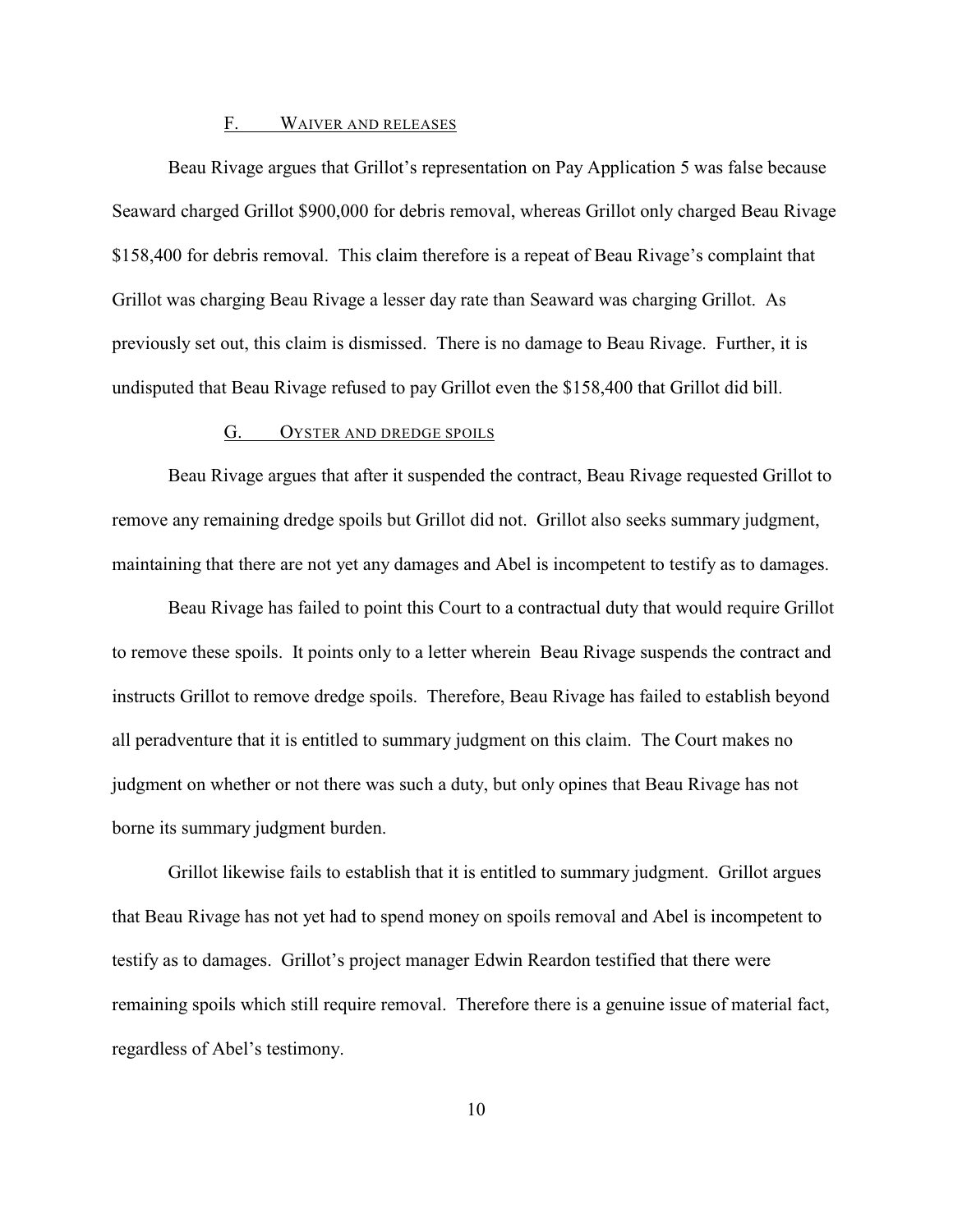### H. WRITTEN MODIFICATIONS

## 1. DEBRIS REMOVAL

Beau Rivage argues that (1) any debris removal on the tops of barges was outside the scope of the contract, (2) Grillot had a duty to bring this to Beau Rivage's attention before removing any construction debris from the barge tops, (3) Grillot did not so notify Beau Rivage, and (4) therefore Beau Rivage is potentially liable to either Seaward or Grillot for this additional work. Grillot responds that no change order was required, and in the alternative, it was waived.

First, the Court has already ruled that if Beau Rivage is liable to Seaward for this debris removal, it will be because of Beau Rivage's alleged misrepresentations to Seaward. So, any liability Beau Rivage may have to Seaward will not be caused by this alleged breach of contract, but by Beau Rivage's representations.

Second, this Court has already found that Beau Rivage was aware of the construction debris on the barge tops. (Mem. Opin. & Order Granting in Part & Denying in Part Summ. J. at 2). Therefore, Beau Rivage has failed to demonstrate that it is entitled to summary judgment on this claim.

## 2. PAINTING

The general contract called for painting only 1,400 square feet of the barges. Subsequently, Grillot notified Beau Rivage that more areas needed painting. A change order was eventually approved. Beau Rivage argues that Grillot breached the contract, because before the change order was approved, Grillot went ahead and began the additional painting "based on alleged verbal instructions by Abel, which Abel disputes." (Beau Rivage's 2d Mem. Summ. J. at 14). Grillot responds that Beau Rivage waived the change order requirement.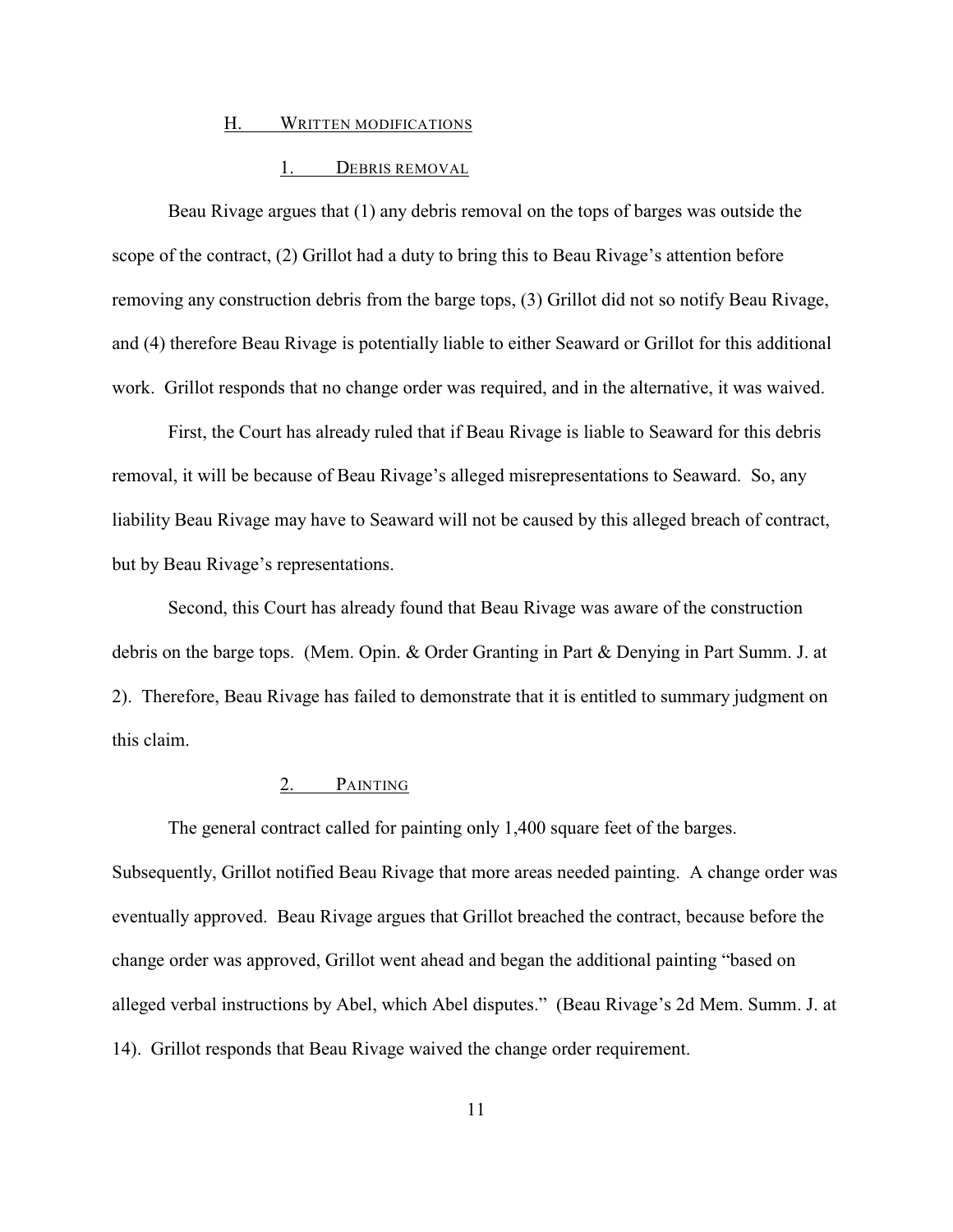Beau Rivage admits there is a question of material fact as to whether Beau Rivage instructed Grillot to move forward with the additional painting before the change order. Thus there is evidence from which a jury could find that there was no breach. Further, Beau Rivage does not argue or point to evidence it was damaged by this alleged breach. Therefore, Beau Rivage has failed to demonstrate that it is entitled to judgment as a matter of law on this claim.

## I. ATTORNEY FEES

Beau Rivage argues that because it is entitled to summary judgment on its breach of contract claims, it is entitled to attorney fees under the contract. Since the Court has found that Beau Rivage is not entitled to judgment as a matter of law on breach of contract, Beau Rivage is not entitled to judgment as a matter of law for contractual attorney fees.

## J. BILLING EARLY FOR PAINTING WORK

Grillot argues that Beau Rivage's claim for billing early for certain painting work fails for lack of damages, because all of the painting work was eventually performed. Beau Rivage responds that it lost nine months of interest by paying for this work early.

It is undisputed that Beau Rivage received all the painting work for which Beau Rivage paid. Abel testified:

- Q. Does Beau Rivage have any damages from the painting in terms of it got what it paid for in the contract?
- A. Other than we spent \$400,000, or roughly \$500,000 a little bit early bearing interest on it, I guess, by Ed rebilling it.

(Abel Dep., Mar. 18, 2010, at 88). Abel testified that \$518,300 was billed on Pay Application 8 before the painting was actually completed in August of 2008. Pay Application 8 was paid on March 19, 2008. Grillot does not challenge Beau Rivage's assertion that interest is owed. There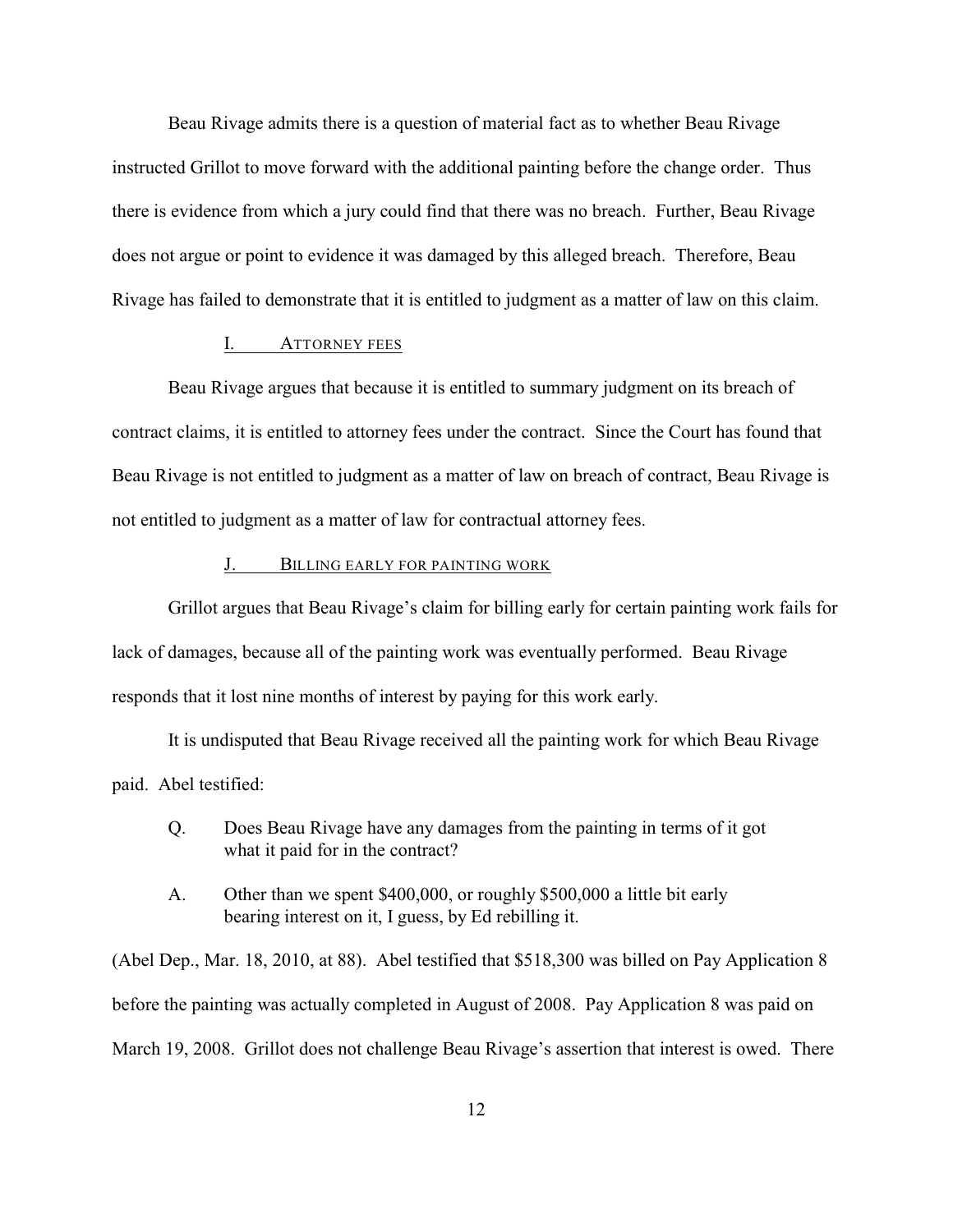is thus a dispute of fact as to whether Beau Rivage sustained damages on this claim.

### II. FRAUD

Beau Rivage claims that Grillot committed fraud by (1) billing for work not done by Marks Enterprises, (2) billing for dredging work not done, and (3) overestimating the amount of oysters, marine growth, silt, and mud on the barge tops. Beau Rivage argues that Seaward also committed fraud.

Because Beau Rivage has no counterclaim against Seaward, and because the Court did not reopen dispositive motions as to Seaward, Beau Rivage is not entitled to judgment as a matter of law on whether Seaward committed fraud. The Court will now consider whether Grillot committed fraud.

To prove its fraud claims, Beau Rivage must prove by clear and convincing evidence that Grillot made a (1) false, (2) material representation, (3) that Grillot either knew was false or was ignorant as to its truth, (4) on which Grillot intended to induce Beau Rivage's reliance. *Beck Enters., Inc. v. Hester*, 512 So. 2d 672, 675 (Miss. 1987). Beau Rivage must further show that it (5) reasonably relied on the statement (6) to Beau Rivage's detriment. *Id.*

## A. MARKS

Beau Rivage first argues that Grillot submitted two pay applications claiming that Marks performed work, when Marks did not. Grillot responds there was no misrepresentation and it did not cause any detriment, because Marks was preparing to mobilize, but Beau Rivage halted the project.

Marks was the minority subcontractor Grillot hired to manage the Harrison County Disposal site where the spoils from the project were to be disposed. The representations at issue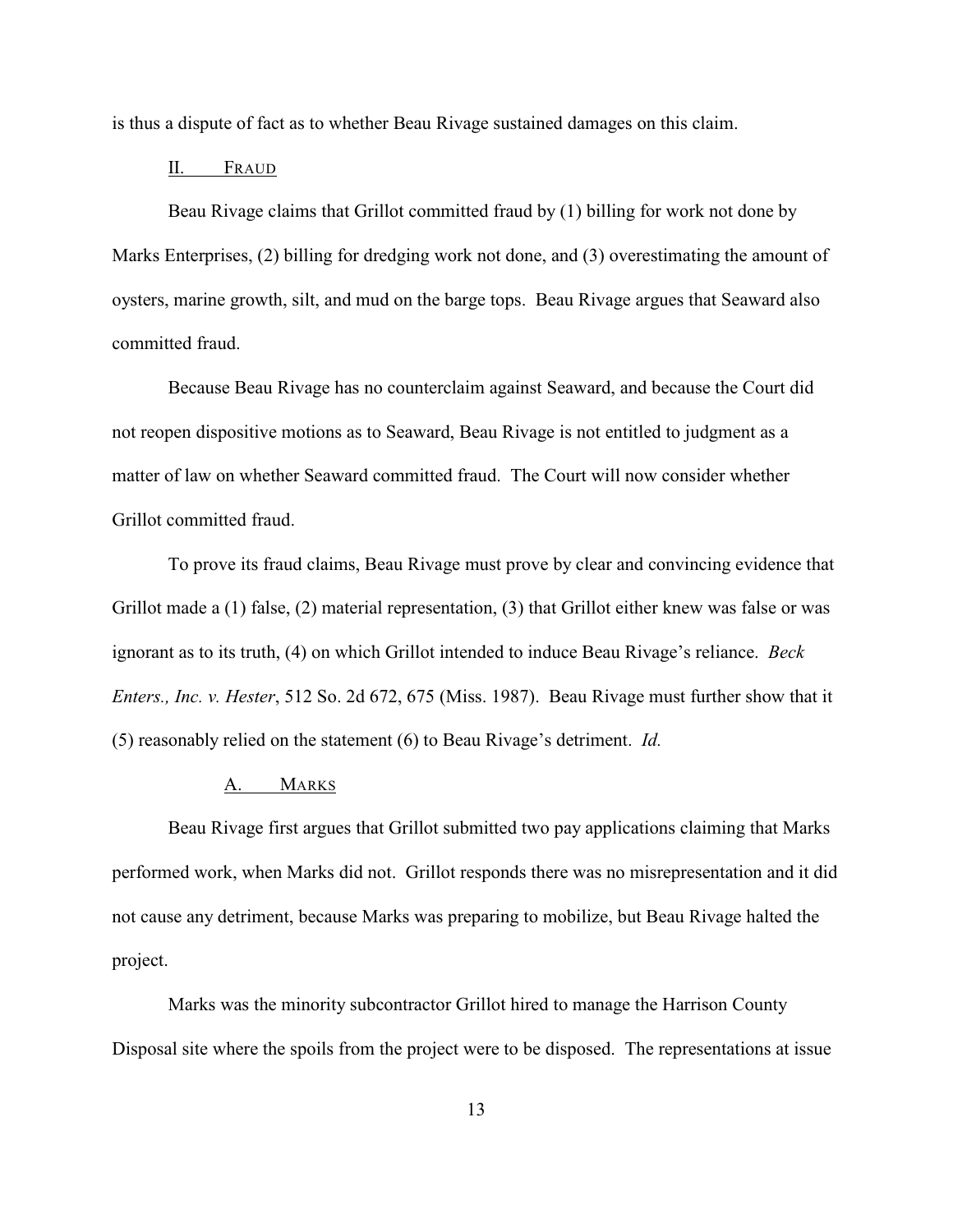are in Pay Applications 5 and 6. On Pay Application 5, Grillot represented that "the Work covered by this Application for payment has been completed in accordance with the Contract documents." (Beau Rivage's 2d Mot. Summ. J. Ex. 31 at BR-02352). Among other things, Grillot represented that ten percent of the dredging was completed during the November 24, 2007, pay period. Attached to the pay application was the MBE (Minority Business Enterprise) Monthly Progress Report, dated November 26, which indicated that Marks performed, what appears to be "construction mag. [management]." *Id.* at BR-02360. The "billing relating to current pay application" was "\$25,425," which represented ten per cent of the "base commitment" of \$254,250. *Id.* Beau Rivage approved this application for payment, less the amount Beau Rivage rejected for debris removal.

 Matthews Marine, Incorporated, was the subcontractor who was responsible for transporting the spoils to a disposal site. Matthews Marine's 30(b)(6) designee Thomas Matthews testified that on November 8, 2007, he brought the oyster shell spoils to Fort Bayou in Jackson County, where they were discarded. The next day, he did the same thing. Beau Rivage was present, making a public relations video of these disposal efforts to promote the fact that they were re-harvesting the oysters. This is evidence from which a reasonable jury could conclude that Beau Rivage did not rely on Pay Application 5's MBE report. Even though the report indicated that all of the spoils during that period were going to Marks's disposal site, there is evidence that Beau Rivage was present when at least one load was taken to another site.

As for Pay Application 6, it indicated that another four and a half percent of dredging, for the price of \$68,400, was completed during the December 19, 2007, pay period. Attached to the pay application was an MBE report indicating that Marks performed "construction mgt." in the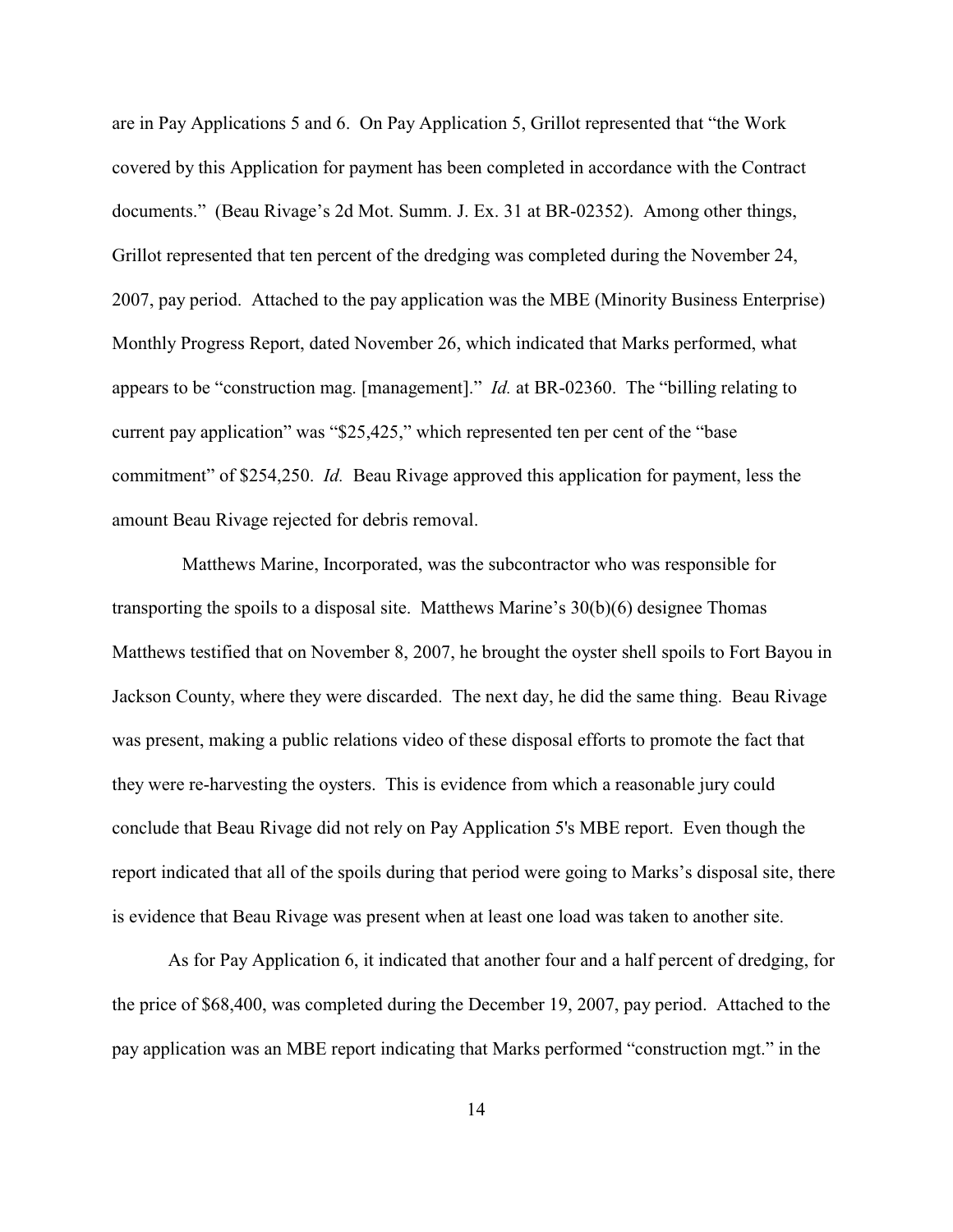amount of \$11,400, "relating to the current pay application." (Beau Rivage's 2d Mot. Summ. J. Ex. 33 at 3). The \$11,400 represents 4.48 per cent of Marks's total contract price. Beau Rivage does not point to evidence that it would not have paid this pay application or that it would have paid less but for this alleged misrepresentation. Other pay applications were approved and paid where no MBE report was attached. Additionally, there is evidence, viewed in the light most favorable to Grillot, that it did not know of the falsity of the statement at the time. It is undisputed that Grillot in fact hired Marks to manage the Harrison County disposal site for the spoils. Also, Mr. Matthews testified that, with the exception of the oyster spoils that went to Jackson County, he took the spoils to J&S in Gulfport, rather than the Marks site. Further:

- Q. Was it your understanding that it was your responsibility to find someplace to off-load this instead of Ed Reardon's?
- A. I guess the impetus behind that was more that it was, you know–it was on my barge, and, you know, just trying to accommodate the process to get the production, you know, to complete the job and not delay it. It was probably as much the impetus for me, you know, arranging that than anything.

(Matthews's Dep. at 72). In other words, he claimed that it was his decision to take the spoils to someplace other than Marks's disposal site. Beau Rivage does not address whether Mr. Matthews communicated this to Grillot or it otherwise found out prior to submitting Pay Application 5 or 6. Beau Rivage is not entitled to summary judgment.

### B. DREDGING

Beau Rivage argues that Grillot committed fraud when it billed for dredging work on Pay Applications 5 and 6, when no dredging occurred at this time, and misrepresented the total dredging performed on Payment Application 14. Grillot responds there is no evidence of fraud,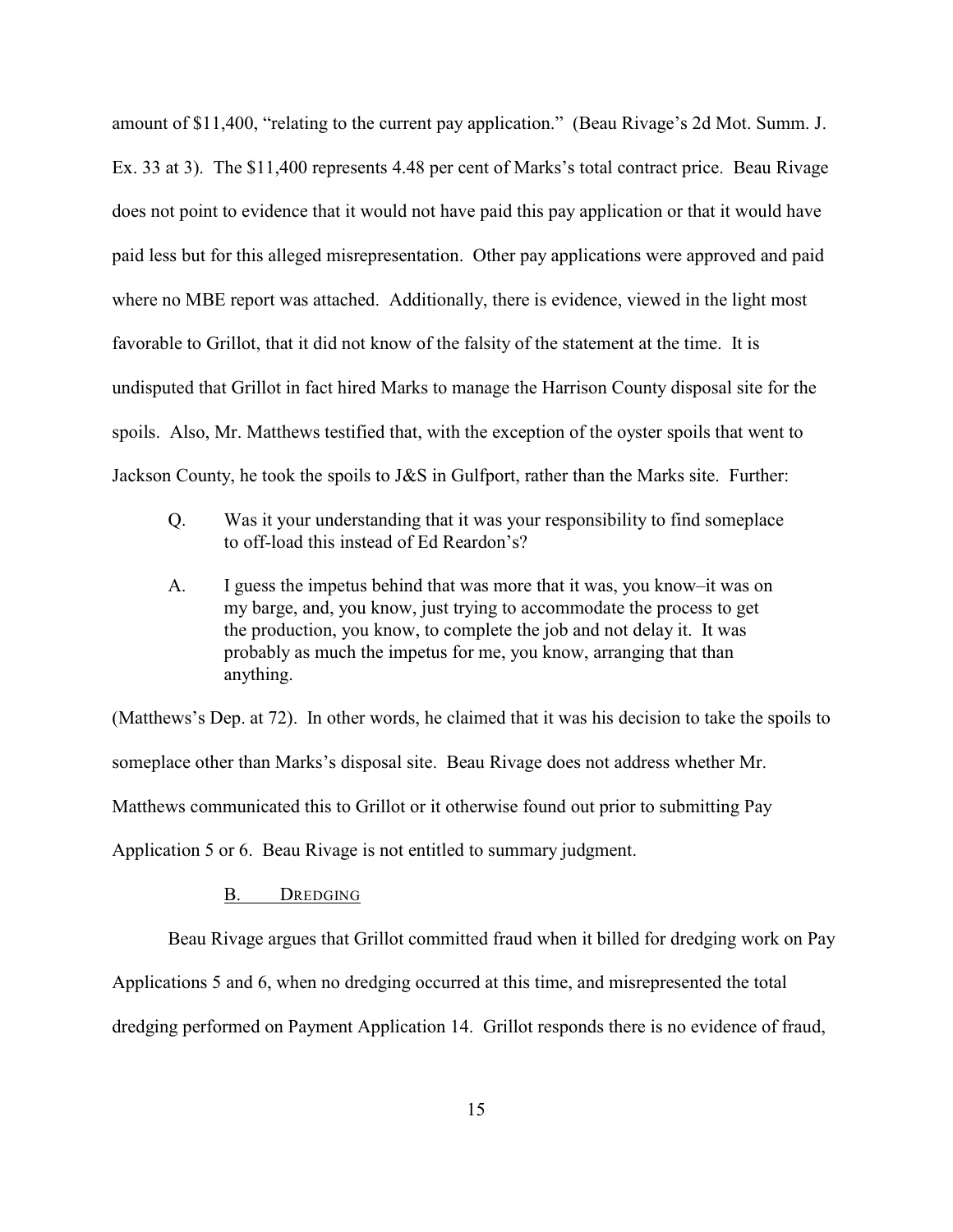reliance, nor of damages. Grillot also seeks summary judgment on this claim on the basis that Abel is incompetent to testify.

As for Pay Application 5, neither side is entitled to summary judgment. Beau Rivage argues Grillot billed for \$169,500 for dredging when none was done. Beau Rivage admits, however, that there is evidence that Matthews performed some dredging during this time. Grillot argues that Abel is incompetent to opine on whether and how much dredging was done. Reardon testified that no dredging was done during this time period, so there is a dispute of fact regardless of Abel's testimony.

As for Pay Application 6, Beau Rivage argues that while Grillot billed for \$76,000 for dredging in December 19, 2007, this did not occur until mid-2008. Beau Rivage provides only argument and points the Court to no evidence in support of this claim. Grillot is entitled to dismissal of this claim.

As for Payment Application 14, Beau Rivage argues that Grillot billed for 38 percent of the dredging work "even though not even one of the five barges had been completely done." (Beau Rivage's 2d Mem. Summ. J. at 20). Beau Rivage argues that Grillot billed for dredging "underneath almost two full barges, namely D and E, when . . . Barge E had not been fully dredged." *Id.* There is nothing on Payment Application 14 that indicates that barges D and E were the barges that were "almost" fully dredged. Beau Rivage points to no other evidence of such a representation. Even if there were, this is not clearly inconsistent with the fact that Barge E was not completely dredged. Because Beau Rivage has not demonstrated a misrepresentation, Grillot is entitled to summary judgment on this claim.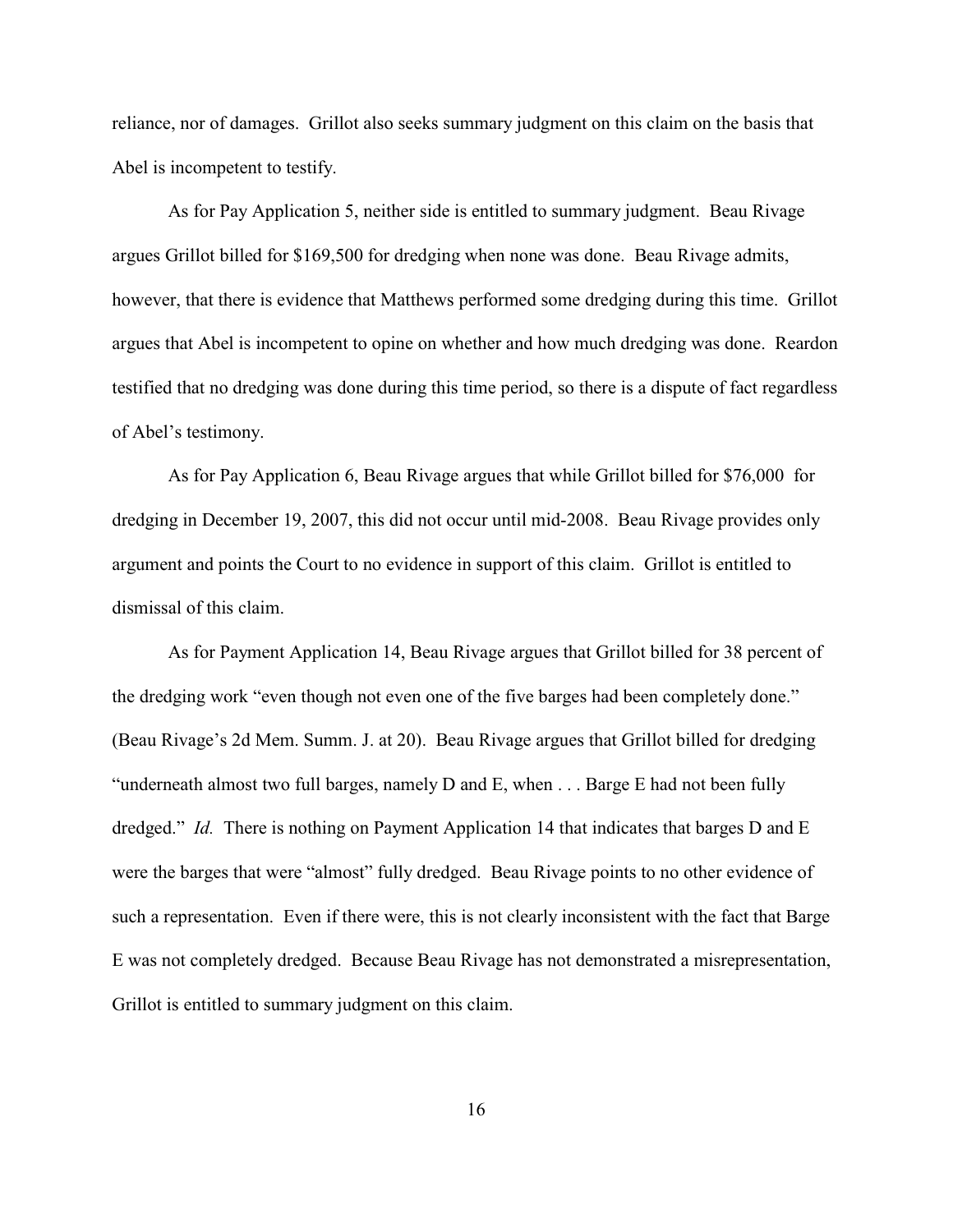### C. OVERESTIMATING OYSTERS, MARINE GROWTH, SILT, AND MUD

Beau Rivage argues that Grillot committed fraud when it estimated the oysters, marine growth, silt, and mud on top of the barges. Beau Rivage argues that this fraud was used by Grillot in an effort to obtain the day rate, as opposed to the fixed price, under the contract. Grillot responds that there is a dispute of fact on the amount on top of the barges, there are no damages, and Beau Rivage relies on inadmissible evidence. Grillot also seeks summary judgment on the basis that Abel is incompetent to testify on this issue.

Abel requested Grillot to estimate the amount of oysters, etc., on the barge tops. The reason was not related to the price that Beau Rivage was going to pay for the oyster removal. Rather, Abel testified the purpose of the request was:

- A. We wanted to find out how much material was on top of the barges and the weight of it because the barges had been damaged in the storm and was compromised. I don't know if we were doing some calculations at the time or exactly what.
- Q. And this was for a fixed price portion of the contract, correct?
- A. Yes.
- Q. Which had already been negotiated at the time of this e-mail?
- A. Yes.
- . . .
- Q. Okay. And if it wasn't priced [sic], can you be a little bit more specific about what was your purpose in requesting this information?
- A. Again, it was either for some calculations or documentation. Because the barges took some damage during the storm, so the volume is a little bit less than what it had originally been. So we wanted to see how much weight was on the top of the barges.
- Q. Did it have to do with concerns about the structural integrity of the barges?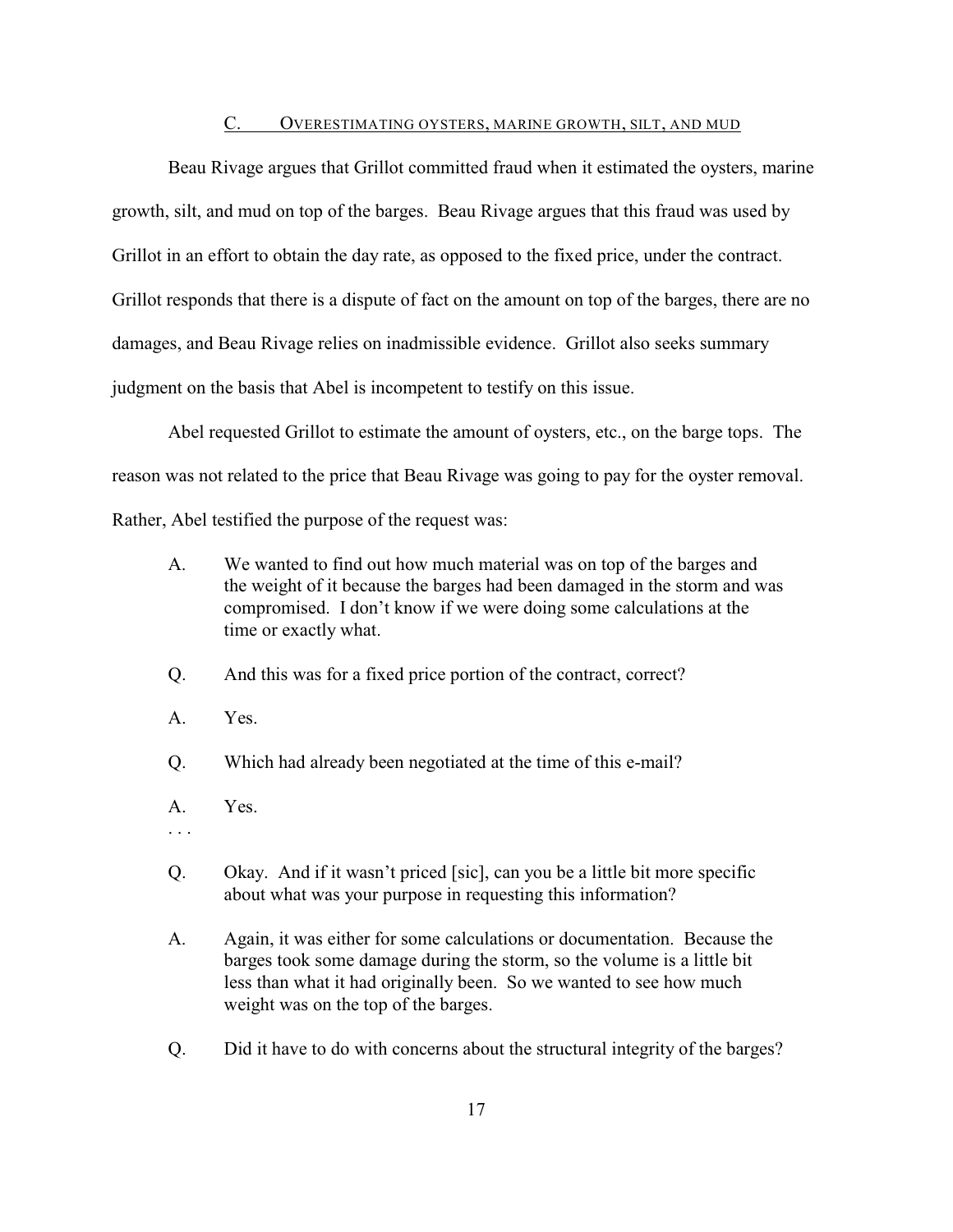- A. Not the structural–well, the–how much uplift there was.
- . . .
- Q. The extra weight would reduce the flotation from the barges?
- A. Right. And we were also at that time, I believe, calculating the ballast water from what we had originally and trying to balance out load cells and all kinds of restraint data.

(Abel Dep., Mar. 18, 2010, at 103-05). Abel admits that Beau Rivage did not rely on these estimates in order to price the oyster removal and it did not in fact pay Grillot a day rate for the oyster removal. Rather, the representation was used to determine the correct ballast to apply to the barges. There is no evidence or argument that these representations caused any other type of detriment. Grillot is entitled to summary judgment on this claim.

## III. NEGLIGENT MISREPRESENTATION

In the alternative, Beau Rivage claims that these misrepresentations amount to negligent misrepresentation. To prove negligent misrepresentation, Beau Rivage must prove the following elements:

- (1) a misrepresentation or omission of fact;
- (2) that the representation or omission is material or significant;
- (3) that the person/entity charged with the negligence failed to exercise that degree of diligence and expertise the public is entitled to expect of such persons/entities;
- (4) that Beau Rivage reasonably relied upon the misrepresentation or omission; and
- (5) that Beau Rivage suffered damages as a direct and proximate result of such reasonable reliance.

*Horace Mann Life Ins. Co. v. Nunaley*, 960 So. 2d 455, 461 (¶20) (Miss. 2007).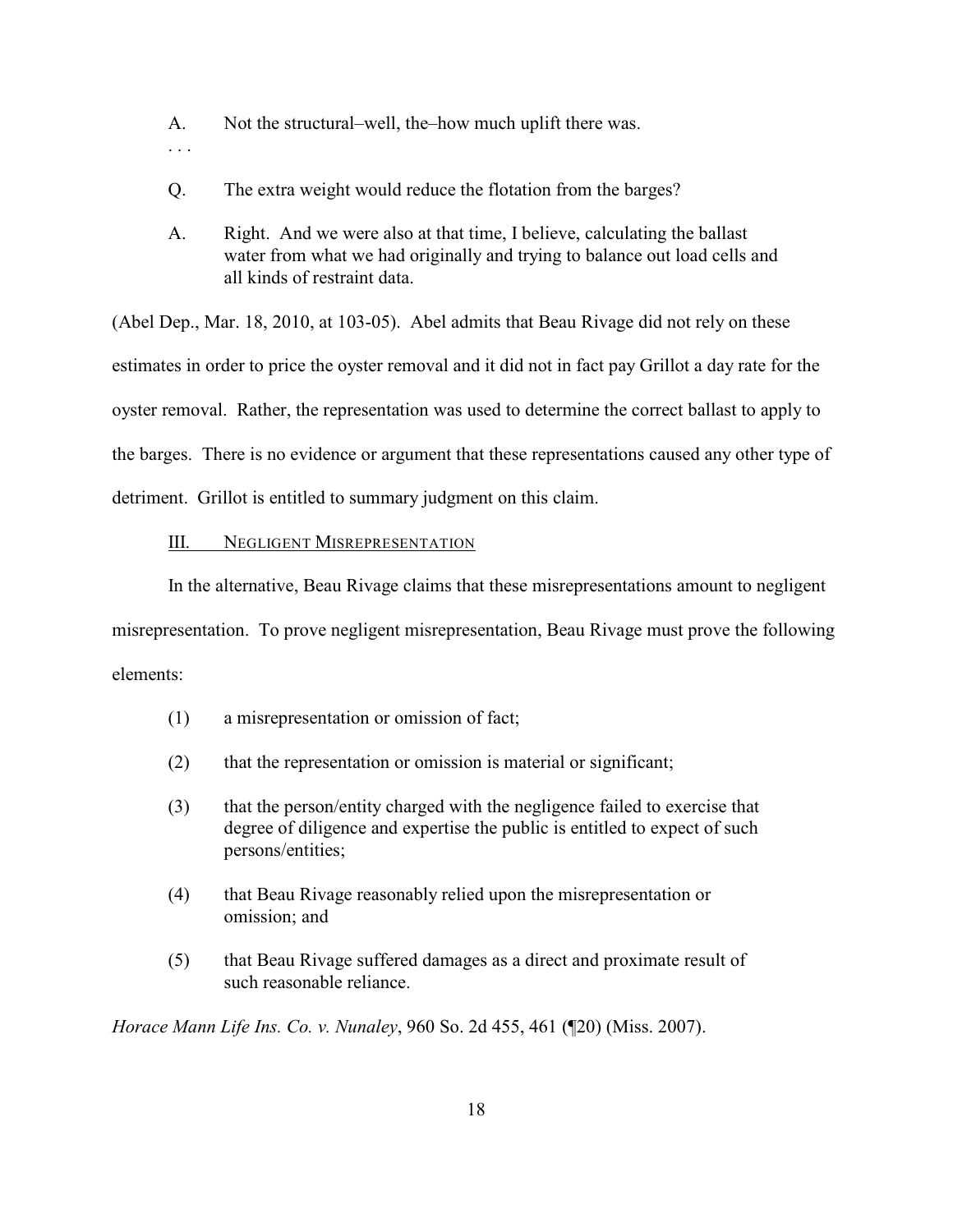### A. MARKS

As set forth above, there is a genuine issue of material fact as to whether Beau Rivage relied on or was damaged by the alleged misrepresentations concerning Marks. Summary judgment is denied.

### B. DREDGING

Because there is a dispute of fact as to whether there was a misrepresentation on Pay Application 5, summary judgment is denied on this claim.

Because there is no evidence of a misrepresentation, reliance or damages as to Pay Application 6, Grillot is granted summary judgment on this claim.

Because there is no evidence of a misrepresentation as to Pay Application 14, Grillot is likewise, granted summary judgment on this negligent misrepresentation claim.

# C. OVERESTIMATING

Because there is no evidence of reliance or damages with respect to the overestimating of oysters, marine growth, silt, and mud on the barge tops, Grillot is entitled to summary judgment on this negligent misrepresentation claim as well.

## IV. PUNITIVE DAMAGES

Because Beau Rivage is not entitled to summary judgment on its fraud claims, Beau Rivage is not entitled to judgment as a matter of law on punitive damages.

## V. INDEMNITY

Beau Rivage brings a claim for contractual indemnity, arguing that Grillot must indemnify Beau Rivage for any liability or attorney fees caused by Seaward's claims against Beau Rivage. Grillot seeks summary judgment on Beau Rivage's indemnity claim, arguing that